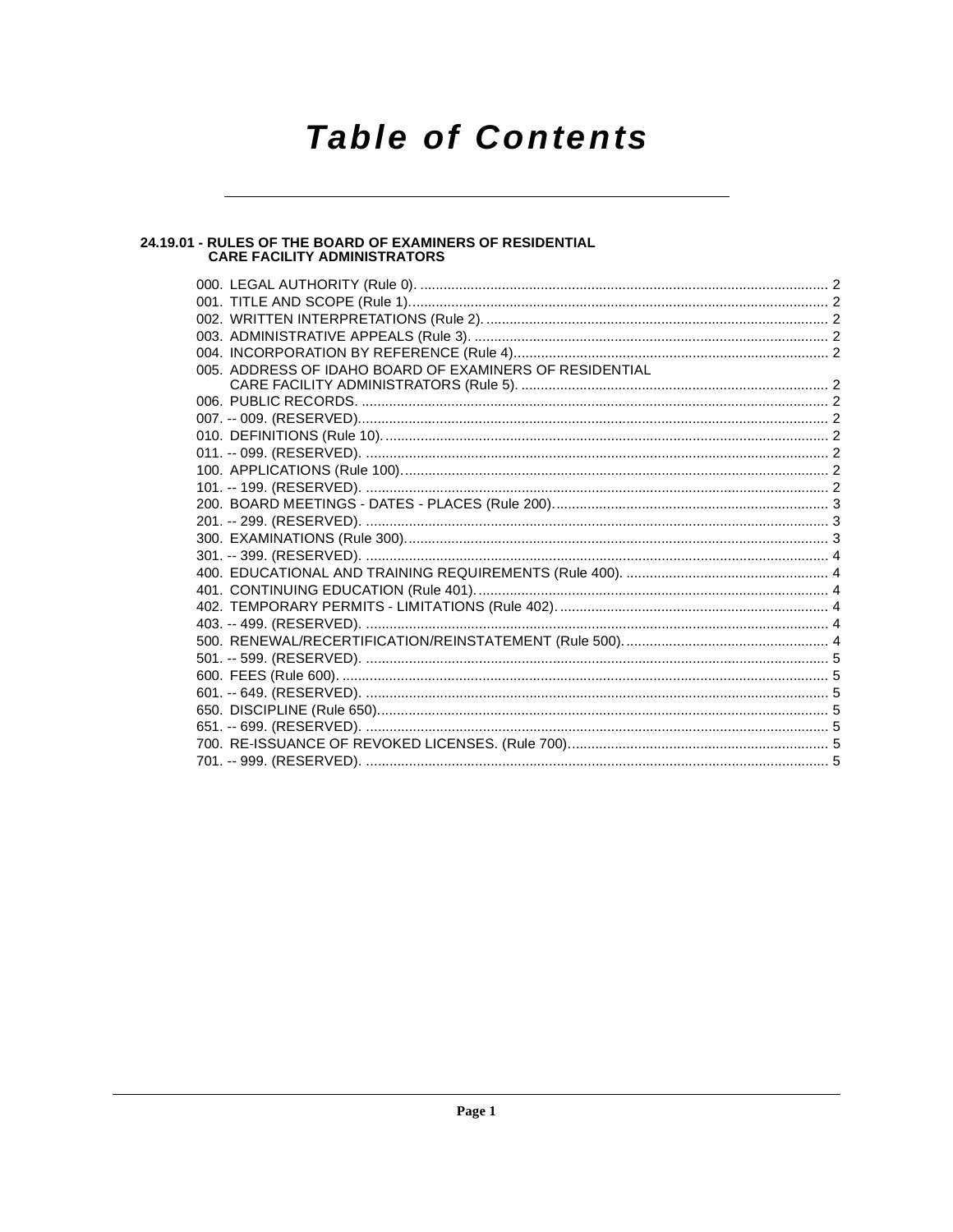### **IDAPA 24 TITLE 19 Chapter 01**

### **24.19.01 - RULES OF THE BOARD OF EXAMINERS OF RESIDENTIAL CARE FACILITY ADMINISTRATORS**

### <span id="page-1-1"></span><span id="page-1-0"></span>**000. LEGAL AUTHORITY (Rule 0).**

These rules are hereby prescribed and established pursuant to the authority vested in the Board of Examiners of Residential Care Facility Administrators by the provisions of Section 54-4205, Idaho Code. (7-1-93)

### <span id="page-1-2"></span>**001. TITLE AND SCOPE (Rule 1).**

These rules shall be cited as IDAPA 24.19.01, "Rules of the Board of Examiners of Residential Care Facility Administrators". Administrators".

### <span id="page-1-15"></span><span id="page-1-3"></span>**002. WRITTEN INTERPRETATIONS (Rule 2).**

The board may have written statements that pertain to the interpretation of the rules of this chapter. Such interpretations, if any, are available for public inspection and copying at cost in the main office of the Bureau of Occupational Licenses. (3-15-02) Occupational Licenses.

### <span id="page-1-4"></span>**003. ADMINISTRATIVE APPEALS (Rule 3).**

Administrative appeals shall be governed by the Administrative Procedure Act, Title 67, Chapter 52, Idaho Code.

(3-15-02)

### <span id="page-1-5"></span>**004. INCORPORATION BY REFERENCE (Rule 4).**

These rules do not incorporate by reference any document other than those sections of Idaho Code so referenced.

(3-15-02)

### <span id="page-1-6"></span>**005. ADDRESS OF IDAHO BOARD OF EXAMINERS OF RESIDENTIAL CARE FACILITY ADMINISTRATORS (Rule 5).**

[The office of the Board of Examiners of Residential Care Facility Administrators is located within the Bureau of](http://www2.state.id.us/ibol/rca) Occupational Licenses, Owyhee Plaza, 1109 Main Street, Suite 220, Boise, Idaho 83702-5642. The phone number of the Board is (208) 334-3233. The Board's FAX number is (208) 334-3945. The Board's e-mail address is ibol@ibol.state.id.us. The Board's official web site is at www2.state.id.us/ibol/rca. (3-15-02) ibol@ibol.state.id.us. The Board's official web site is at www2.state.id.us/ibol/rca.

### <span id="page-1-7"></span>**006. PUBLIC RECORDS.**

The records associated with the Board of Examiners of Residential Care Facility Administrators are subject to the provisions of the Idaho Public Records Act, Title 9, Chapter 3, Idaho Code. (3-15-02)

### <span id="page-1-8"></span>**007. -- 009. (RESERVED).**

### <span id="page-1-14"></span><span id="page-1-9"></span>**010. DEFINITIONS (Rule 10).**

**01. Board**. The Board of Examiners of Residential Care Facility Administrators as prescribed in (7-1-93) Section 54-4202, Idaho Code.

**02. Bureau**. The Bureau of Occupational Licenses as prescribed in Sections 54-4204 and 67-2602, Idaho Code. (3-15-02)

### <span id="page-1-10"></span>**011. -- 099. (RESERVED).**

### <span id="page-1-13"></span><span id="page-1-11"></span>**100. APPLICATIONS (Rule 100).**

Applications will be on forms approved by the Board. No application will be considered for any action unless accompanied by the appropriate fees and until the required supporting documentation is received by the Bureau.

(3-15-02)

<span id="page-1-12"></span>**101. -- 199. (RESERVED).**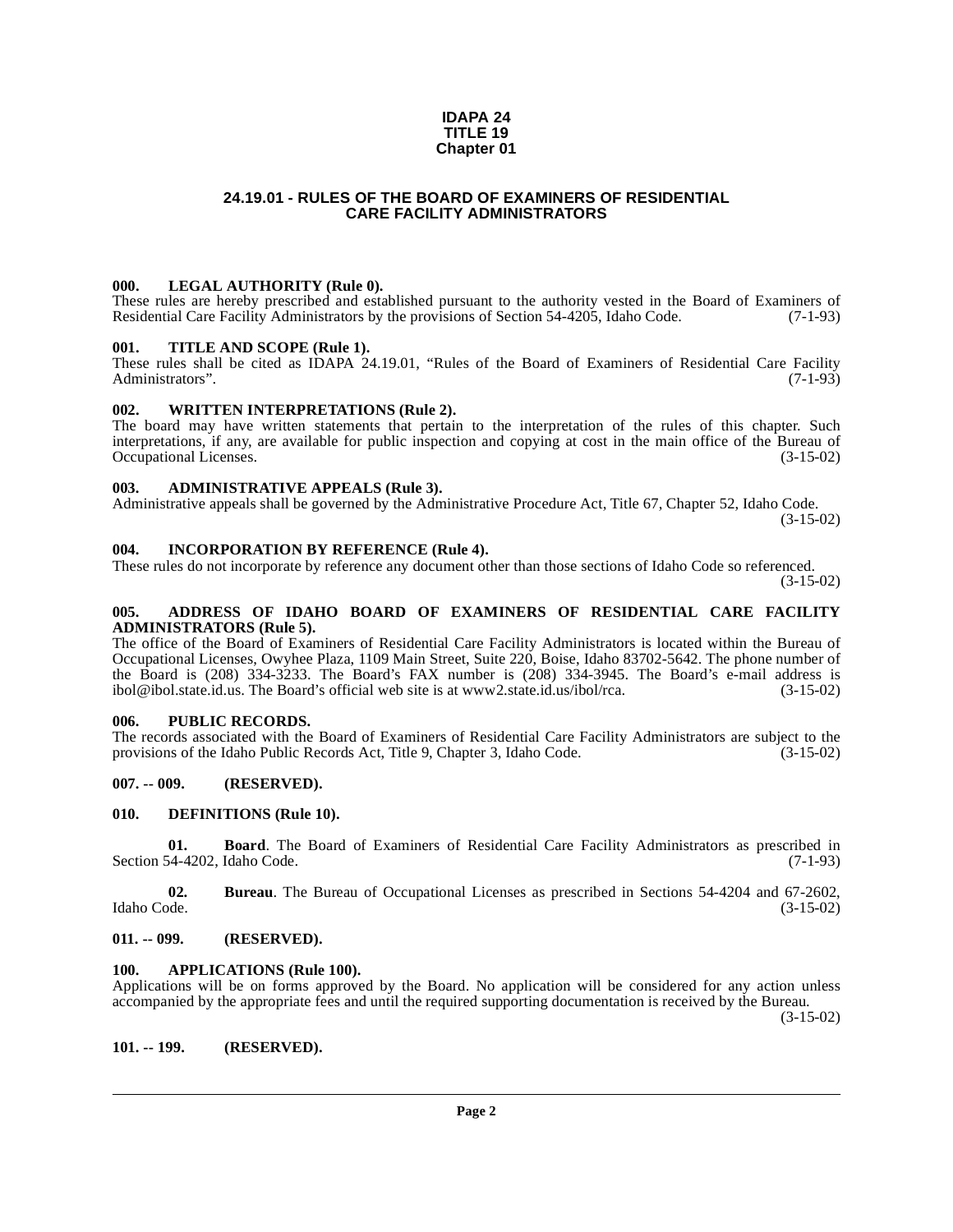### <span id="page-2-5"></span><span id="page-2-0"></span>**200. BOARD MEETINGS - DATES - PLACES (Rule 200).**

<span id="page-2-4"></span>**01. Board Meeting Dates**. The board shall meet at least semi-annually at such time and place as shall be determined by the Board.  $(3-15-02)$ 

<span id="page-2-7"></span>**02. Dates And Places May Be Changed**. Dates and places of board meetings may be changed by the relation of the board and advance public notice given. (7-1-93) action of the majority of the board and advance public notice given.

<span id="page-2-1"></span>**201. -- 299. (RESERVED).**

### <span id="page-2-8"></span><span id="page-2-2"></span>**300. EXAMINATIONS (Rule 300).**

**01. Examination**. The examination shall be the Residential Care Facility Administrators examination developed and administered by the National Association of Boards of Examiners of Long Term Care Administrators (NAB). Examination shall be administered at least semi-annualy at such times and places as determined by NAB.

 $(3-15-02)$ 

<span id="page-2-3"></span>**02. Application And Deadline Date For Filing**. An application for examination must be accompanied by the examination fee and proof of completion of approved curriculum. Applications must be received at least thirty (30) days prior to the date of examination. (7-1-98)  $(30)$  days prior to the date of examination.

**03. Individuals Who Have Special Needs**. Individuals who have special needs as defined by the American Disabilities Act must specify those needs or required services as indicated on the application form. (7-1-93)

<span id="page-2-9"></span><span id="page-2-6"></span>

| 04.            | <b>Contents Of Exam.</b> The examination will consist of two (2) sections.   | $(7-1-93)$ |
|----------------|------------------------------------------------------------------------------|------------|
| a.             | Section One will include questions from all or some of the following topics: | $(7-1-98)$ |
| $\mathbf{i}$ . | Business Planning and Marketing.                                             | $(7-1-93)$ |
| ii.            | Fiscal Planning and Management.                                              | $(7-1-93)$ |
| iii.           | Human Resource Planning.                                                     | $(7-1-93)$ |
| iv.            | Residential Health Services.                                                 | $(7-1-93)$ |
| V.             | Nutrition and Food Service.                                                  | $(7-1-93)$ |
| vi.            | Working with the Elderly.                                                    | $(7-1-93)$ |
| vii.           | Working with the Mentally Ill.                                               | $(7-1-93)$ |
| viii.          | Social and Recreational Activities.                                          | $(7-1-93)$ |
| ix.            | Legal Issues.                                                                | $(7-1-93)$ |
| X.             | Licensing Process.                                                           | $(7-1-93)$ |
| xi.            | Housekeeping.                                                                | $(7-1-93)$ |
| xii.           | Physical Maintenance and Fire Safety.                                        | $(7-1-93)$ |
| xiii.          | Developmentally Disabled.                                                    | $(7-1-98)$ |

**b.** Section Two will include questions from the Idaho Board and Care Act, Chapter 33, Title 39, Idaho Code, the Residential Care for the Elderly Act, Title 39, Chapter 35, Idaho Code, and the rules for licensed residential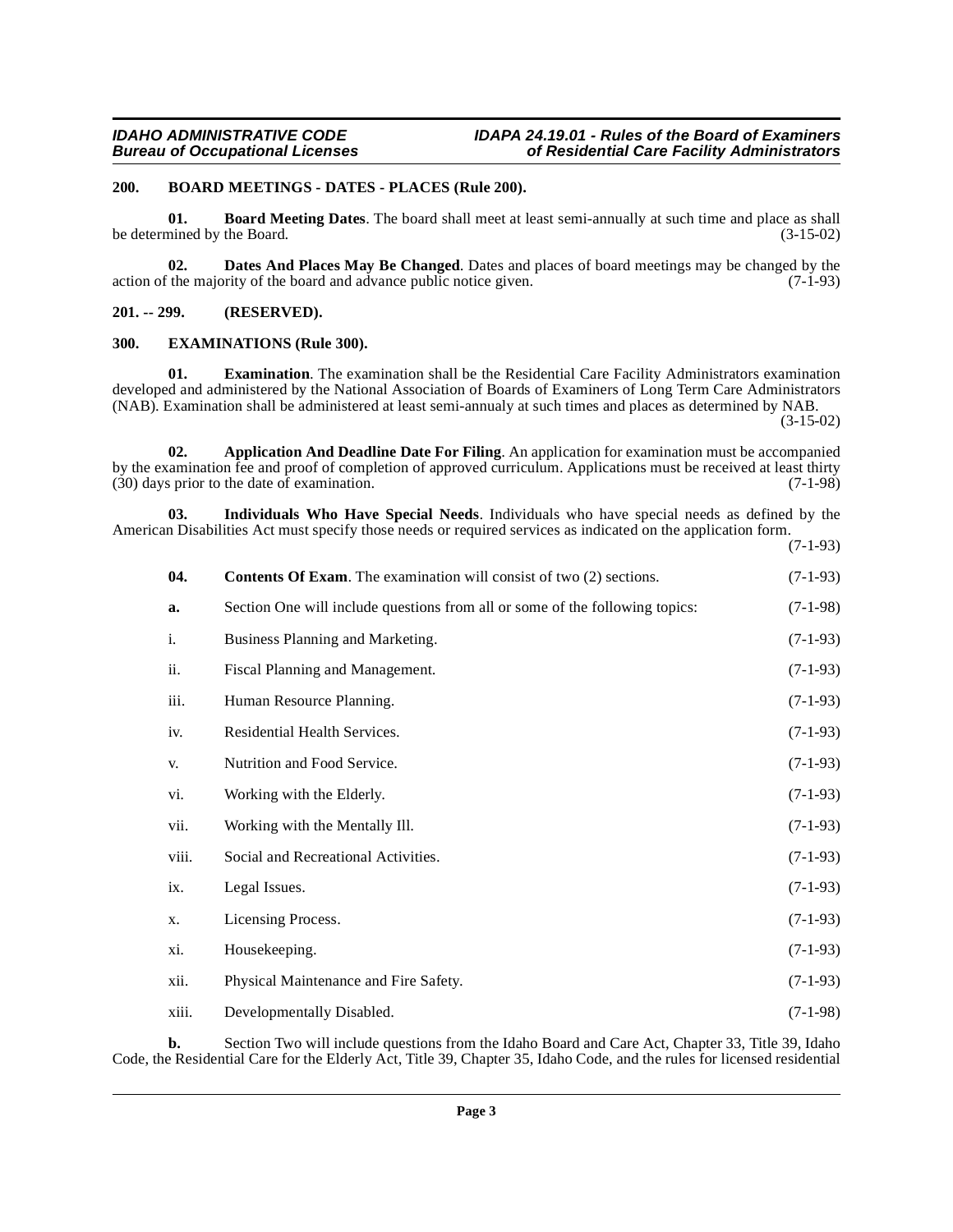and assisted living facilities in Idaho, IDAPA 16.03.22 promulgated by the Idaho Department of Health and Welfare.  $(3-15-02)$ 

<span id="page-3-13"></span>**05. Passing Score On Exam**. An examination is passed by obtaining a score of seventy percent (70%) or better on each section. Applicants who fail to pass one (1) section of the examination must retake and pass that section within two (2) years from the date of the first examination or the application file will be terminated without further notice to the applicant, and the applicant will be required to begin the process as a new applicant except that no further temporary permits will be granted. (7-1-98) no further temporary permits will be granted.

<span id="page-3-17"></span>**06.** Requirements For Retakes. Individuals desiring to be reexamined must file a letter of intent with the board.  $(3-15-02)$ the board.  $(3-15-02)$ 

### <span id="page-3-0"></span>**301. -- 399. (RESERVED).**

### <span id="page-3-10"></span><span id="page-3-1"></span>**400. EDUCATIONAL AND TRAINING REQUIREMENTS (Rule 400).**

<span id="page-3-7"></span>**01. Approved Course**. The Certification Program for Residential Care Facility Administrators course administered by the National Residential Care Association, is an approved course of study to qualify for licensure.

(7-1-93)

<span id="page-3-6"></span>**02. Approval Of Other Courses**. Applicants may, in lieu of completion of the Certification Program for Residential Care Facility Administrators, submit documentation of other course content and/or college transcripts, Vo-ed transcripts etc., supporting successful completion of courses substantially meeting course content requirements listed in Subsection 300.04.a. These courses must be approved by the Board before equivalency will be given.

(7-1-93)

### <span id="page-3-8"></span><span id="page-3-2"></span>**401. CONTINUING EDUCATION (Rule 401).**

<span id="page-3-9"></span>**01. Courses Approved**. Courses of study in health and residential care administration sponsored by accredited universities or colleges; health or residential care seminars relevant to residential care administration sponsored by national, state agencies, or associations will be acceptable to meet the continuing education requirement. Other courses of study or seminars may be approved by the Board. (3-15-02) requirement. Other courses of study or seminars may be approved by the Board.

**02. Minimum Hours Required**. Applicants for annual recertification/renewal shall be required to have a minimum of twelve (12) hours of continuing education courses within the preceding twelve (12) month period. First Aid and/or Cardio-Pulmonary Resuscitation courses shall not be considered for continuing education credit. (7-1-93)

<span id="page-3-18"></span><span id="page-3-15"></span><span id="page-3-11"></span>**03. Educational Hour - Defined**. An hour of education will mean sixty (60) minutes. (7-1-93)

### <span id="page-3-3"></span>**402. TEMPORARY PERMITS - LIMITATIONS (Rule 402).**

**01. Requirements For Issuance**. A temporary permit may be issued for six (6) months upon application and payment of fees. Temporary permits may be renewed one (1) time without further qualification. A second renewal will be issued, only where an applicant has taken and passed one (1) part of the two part examination. No more than two  $(2)$  renewals will be issued for any reason. (7-1-96)

<span id="page-3-12"></span>**02.** Emergency Permit. An emergency permit will be issued only in the event that the facility experiences an unexpected vacancy. (7-1-98)

### <span id="page-3-4"></span>**403. -- 499. (RESERVED).**

### <span id="page-3-14"></span><span id="page-3-5"></span>**500. RENEWAL/RECERTIFICATION/REINSTATEMENT (Rule 500).**

Licenses expire on June 30 of each year and there will be no grace period for renewal. The Board shall refuse to renew a residential care administrators license unless the required fee is accompanied by an affidavit signed by the applicant setting forth the applicant's completion of continuing education requirements. (7-1-93) applicant setting forth the applicant's completion of continuing education requirements.

### <span id="page-3-16"></span>**01. Requirements For Reinstatement**. Applicants seeking reinstatement of a license canceled for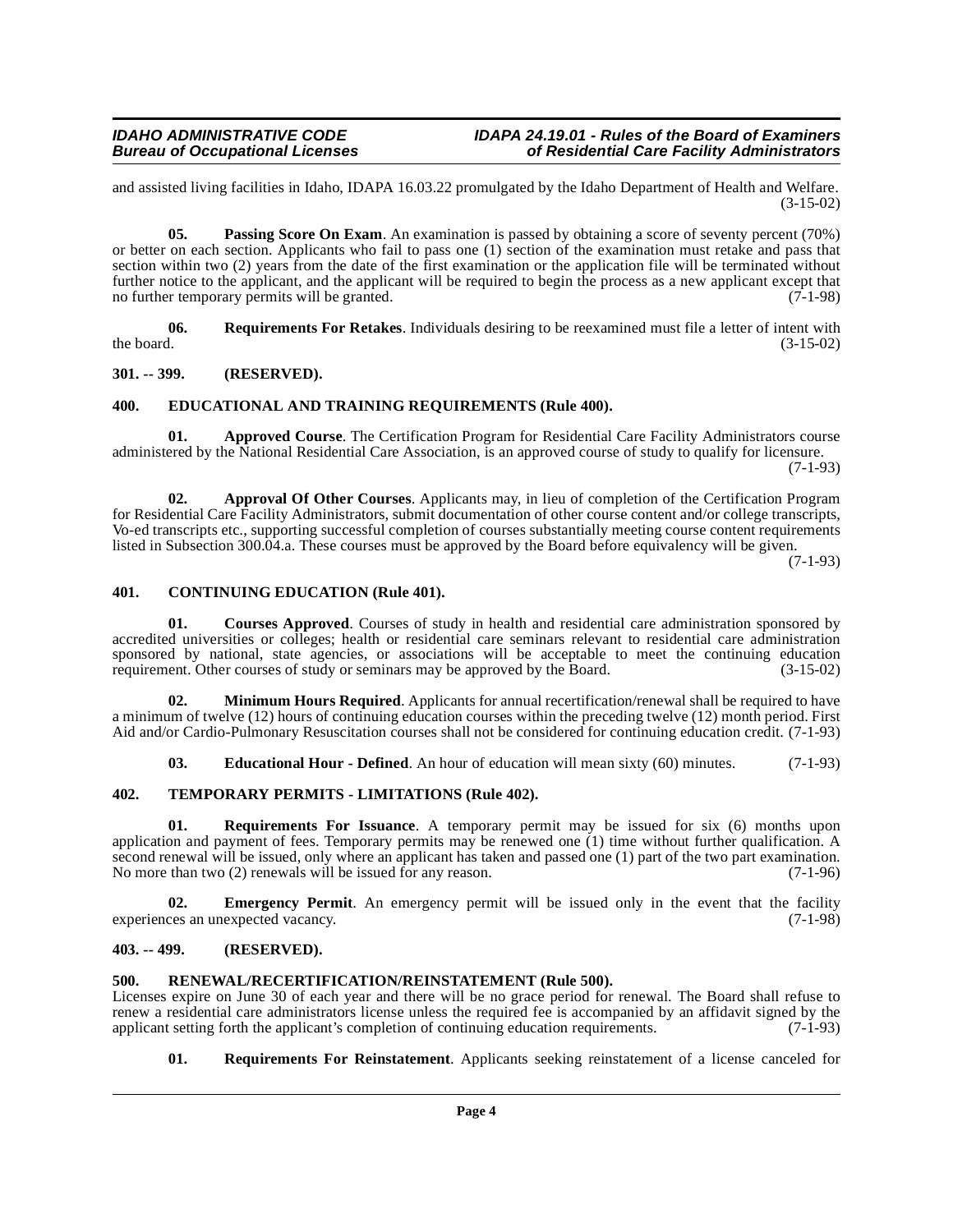### **IDAHO ADMINISTRATIVE CODE IDAPA 24.19.01 - Rules of the Board of Examiners bureau Gare Facility Administrators**

failure to renew within five (5) years of the cancellation period, must pay a twenty-five dollar (\$25) reinstatement fee plus the back year or years fees and shall provide verification of twelve (12) hours of continuing education. (7-1-98)

<span id="page-4-8"></span>**02. Beyond A Five Year Lapse**. Beyond a five (5) year lapse, the applicant will be treated as a new applicant and application shall be made on the same forms as an application for an original license. (7-1-93)

### <span id="page-4-0"></span>**501. -- 599. (RESERVED).**

### <span id="page-4-12"></span><span id="page-4-1"></span>**600. FEES (Rule 600).**

| 01.                    | <b>License Application Fee.</b> License Application - twenty-five dollars (\$25).                  | $(7-1-93)$ |
|------------------------|----------------------------------------------------------------------------------------------------|------------|
| 02.<br>dollars (\$75). | <b>Annual Recertification Or Renewal Fee.</b> Annual Recertification or Renewal Fee - seventy-five | $(7-1-93)$ |

<span id="page-4-14"></span><span id="page-4-13"></span><span id="page-4-7"></span>**03. Provisional/Temporary**. Provisional/Temporary - forty dollars (\$40). (7-1-93)

<span id="page-4-17"></span><span id="page-4-15"></span>**04.** Reinstatement Fee. Reinstatement - twenty-five dollars (\$25). (7-1-93)

<span id="page-4-11"></span><span id="page-4-9"></span>**05. Reissuance Of Lost License Fee**. Reissuance of lost license - ten dollars (\$10). (7-1-93)

<span id="page-4-2"></span>**601. -- 649. (RESERVED).**

### <span id="page-4-3"></span>**650. DISCIPLINE (Rule 650).**

**01.** Civil Fine. The Board may impose a civil fine not to exceed one thousand dollars (\$1,000) upon a residential care facility administrator for each violation of Section 54-4213(1). Idaho Code. (3-18-99) licensed residential care facility administrator for each violation of Section 54-4213(1), Idaho Code.

<span id="page-4-10"></span>**02. Costs And Fees**. The Board may order a licensed residential care facility administrator to pay the costs and fees incurred by the Board in the investigation or prosecution of the licensee for violation of Section 54-<br>4213(1), Idaho Code. (3-18-99) 4213(1), Idaho Code.

### <span id="page-4-4"></span>**651. -- 699. (RESERVED).**

### <span id="page-4-16"></span><span id="page-4-5"></span>**700. RE-ISSUANCE OF REVOKED LICENSES. (Rule 700).**

The Board may in its discretion entertain the re-issuance of a license to any person whose license has been revoked. Application for the re-issuance of a license or registration that has been revoked shall be made on the same form as an application for an original license. Any such applicant will be required to submit to a review by the Board and may be required to sit for a special examination at the Board's discretion. (7-1-93)

### <span id="page-4-6"></span>**701. -- 999. (RESERVED).**